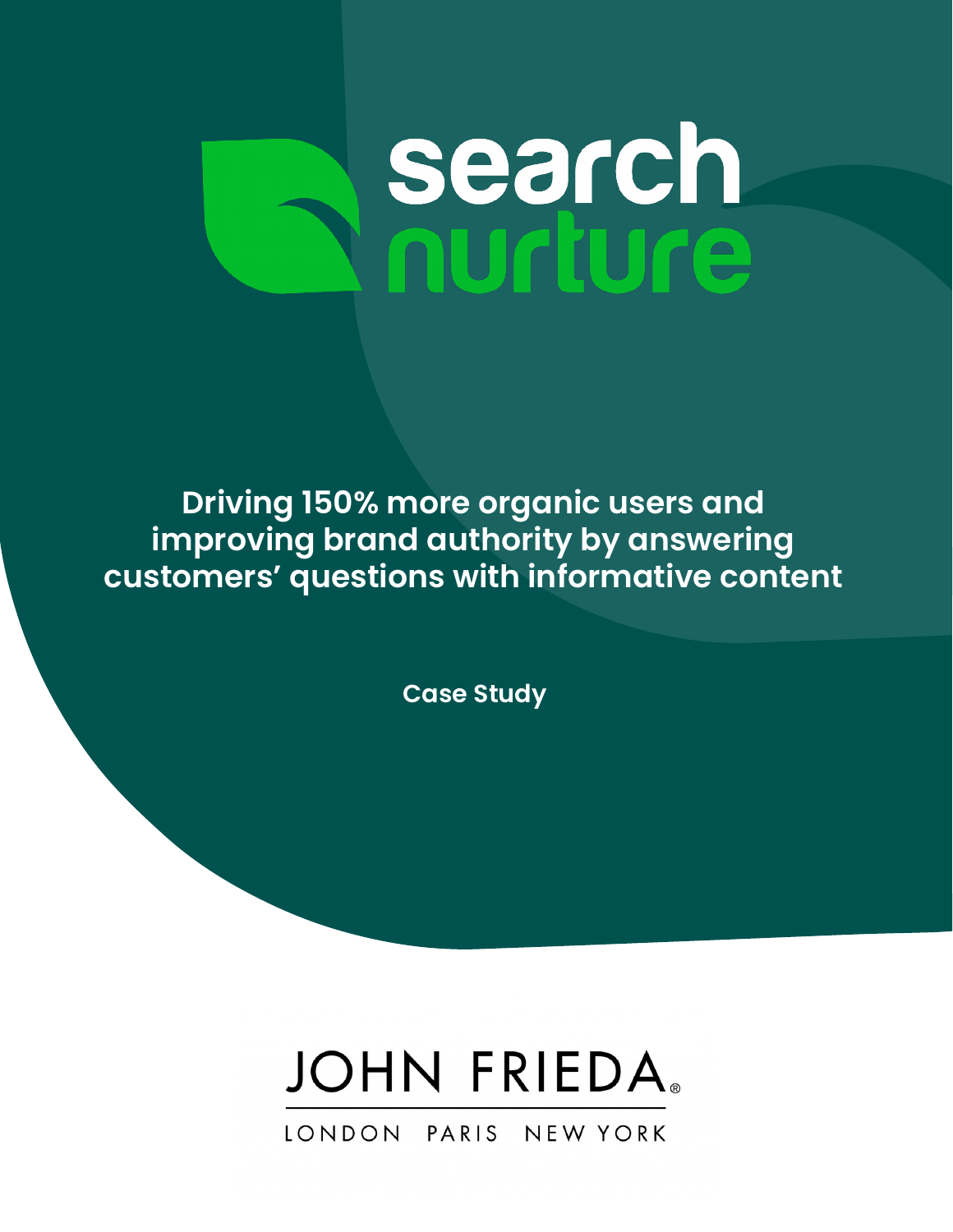



**Industry** Hair Care

**Location**  $\overline{181}$ 

### **Summary**

International hair product business John Frieda wanted to increase their website traffic and improve their overall brand awareness and authority in the hair care space. We started working with them at the beginning of 2018 and made it a priority to take care of key technical optimizations, restructure their blog and create better content. After writing 45+ informative SEO-focused articles and enhancing their blog categories and product pages, we managed to drive 150% more organic users from 2019 to 2020 peaking further in Q1 2020 with an increase of 255%.

#### **Results**



**Increased organic users by 255% in Q1 2021**



# **The Client John Frieda**

John Frieda is a large international hair product business. Operating for over three decades and now firmly established as a household name, their products are used in homes and salons by millions around the world to take care of various types of hair.

## **Objectives & Challenges**

Despite their wide international reach, John Frieda wanted to further increase their brand awareness and authority in the hair care space.

They wanted to demonstrate to the market their educational authority on specific topics such as frizzy hair, blonde hair, curly hair, and hair coloring, while educating visitors and readers on their products and how they help different scenarios.

At the time, they were aware of the importance of digital visibility, maintaining product pages and a blog around some hair topics. However, after an in-depth audit of their website, we quickly identified a large amount of missed active search traffic and more potential growth areas that were completely untapped.